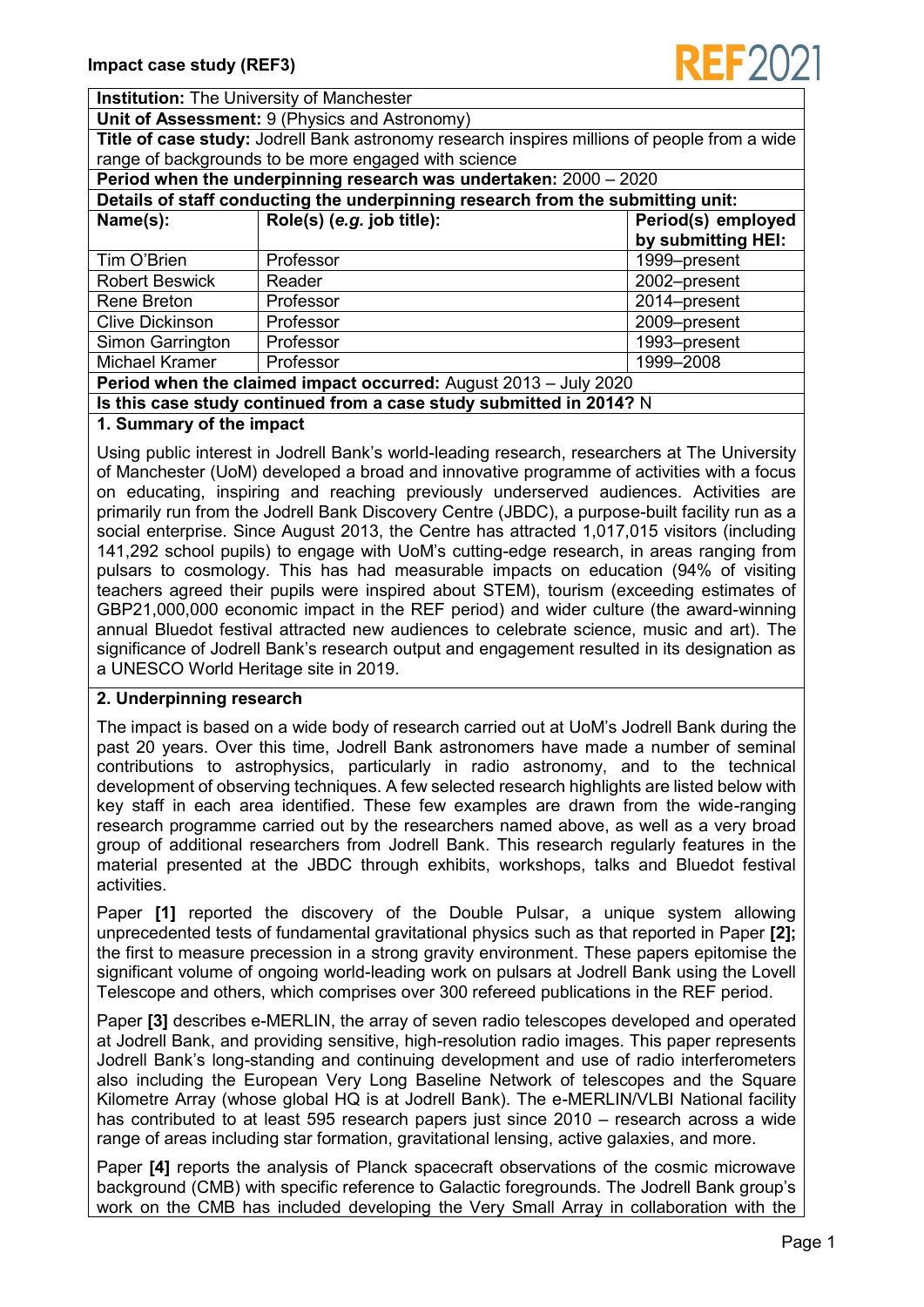

University of Cambridge, making early observations of the power spectrum, building ultra-lownoise amplifiers for the Planck spacecraft and leading on the analysis of foregrounds.

# **3. References to the research**

Examples of underpinning research cited in Section 2 are listed below (UoM authors in bold font) and should be taken as representative of the significant volume of ongoing world-leading research undertaken by the Jodrell Bank group. Paper **[1]** resulted in the group being awarded the 2005 Descartes Prize. Paper **[3]** contains the technical description of the instrument used by >300 astronomers from >100 institutions, which led to the Jodrell Bank team being awarded the 2015 Royal Astronomical Society Group Achievement Award. Work on the Planck spacecraft, some of which is described in Paper **[4]**, led to the award of an OBE to R. J. Davis in 2011. Citation data is from Scopus, and accurate as of 8 March 2021.

[1] **Lyne, A.G.**, Burgay, M., **Kramer, M.**, Possenti, A., Manchester, R.N., Camilo, F., **McLaughlin, M.A.**, **Lorimer, D.R.**, D'Amico, N., Joshi, B.C., Reynolds, J., Freire, P.C.C.; "*A double-pulsar system: A rare laboratory for relativistic gravity and plasma physics"*, *Science*, **2004**, *303*, 1153-1157. DOI: [10.1126/science.1094645](https://doi.org/10.1126/science.1094645) [568 citations]

[2] **Breton, R.P.**, Kaspi, V.M, **Kramer, M.**, McLaughlin, M.A., Lyutikov, M., Ransom, S.M., Stairs, I.H., Ferman, R.D., Camilo, F., Possenti, A., *"Relativistic Spin Precession in the Double Pulsar"*, Science, 2008, 5885, 104- DOI: [10.1126/science.1159295](https://ui.adsabs.harvard.edu/link_gateway/2008Sci...321..104B/doi:10.1126/science.1159295) [117 citations] [3] **Garrington, S.T.**, **Anderson, B.**, **Baines, C.**, **Battilana, J.A.**, **Bentley, M.N.**, **Brown, D.**, **Burgess, P.**, **Diamond, P.J.**, **Kitching, G.J.**, **McCool, R.**, **Muxlow, T.W.**, **Noble, R.G.**, **Roddis, N.**, **Spencer, R.E.**, **Thomasson, P.**; "*e-MERLIN*", in "Ground-based Telescopes", eds. Oschmann, Jacobus M., Jr., *Proceedings of the SPIE*, **2004**, *5489*, 332-343 DOI: [10.1117/12.553235](https://doi.org/10.1117/12.553235) [17 citations]

[4] The Planck Collaboration, 239 authors including 11 UoM authors, **Bonaldi, A.**, **Davies, R.D.**, **Davies, R.J.**, **Dickinson, C.**, **Leahy, J.P.**, **Noviello, F.**, **Peel, M.**, **Remazeilles, M.**, **Vidal, M.**, **Watson, R.**, **Wilkinson, A.**; "*Planck 2015 results XXV. Diffuse low-frequency Galactic foregrounds*", *Astronomy & Astrophysics*, **2016**, *594*, 45, DOI: [10.1051/0004-](https://doi.org/10.1051/0004-6361/201526803) [6361/201526803](https://doi.org/10.1051/0004-6361/201526803) [35 citations]

# **4. Details of the impact**

The breadth and depth of this programme, coupled with the wider long-term appeal of Jodrell Bank and the operation of its iconic telescopes, attracts a large number of people to JBDC. This has helped Jodrell Bank to play a leading role in public engagement with astrophysics research, and deliver impact across a range of areas.

**Economic impact:** The JBDC opened in 2011 with two new buildings. The funding (from the Northwest Regional Development Agency, European Regional Development Fund and UoM) was awarded following an independent analysis by consultancy firm EKOS, which calculated an additional GBP27,000,000 economic impact to the region over the decade from opening in 2011 *i.e.* ~GBP21,000,000 over the current REF period **[A]**. This assumed that the site would attract 189,620 new visitors (over a baseline of GBP80,000 *p.a.*) up to 2016/17, safeguarding nine existing jobs and creating six more. In actuality, JBDC attracted 306,254 new visitors up to 2016/17 and as of February 2020 employed 32 staff (at 27 FTE) **[B]**. This success led to the addition of a third building costing GBP1,400,000 which opened in 2015, and a GBP1,800,000 upgrade and expansion of the car park in 2019. In 2019, JBDC's economic impact was recognised through the receipt of Marketing Cheshire's Special Contribution to Tourism Award **[C]**.

**JBDC visitor demographics:** Over the current REF period there have been a total of 1,017,015 visitors (including 141,292 school pupils on educational visits) **[B]**. In 2016/2017, Jodrell Bank commissioned a major external survey conducted by marketing consultants Morris Hargreaves McIntyre (MHM). The survey found that, excluding school visits, nearly half of all visits to Jodrell Bank (47%) are family groups, and nearly one third of all visitors are children (just under one in five are aged between 5 and 11 years old) **[B]**. This significant proportion of family-group and under-18 visitors shows that JBDC is succeeding in engaging with young audiences, and works towards our goal of inspiring the next generation of scientists and engineers. There is an even gender split, and 37% visit from outside the North West (NW)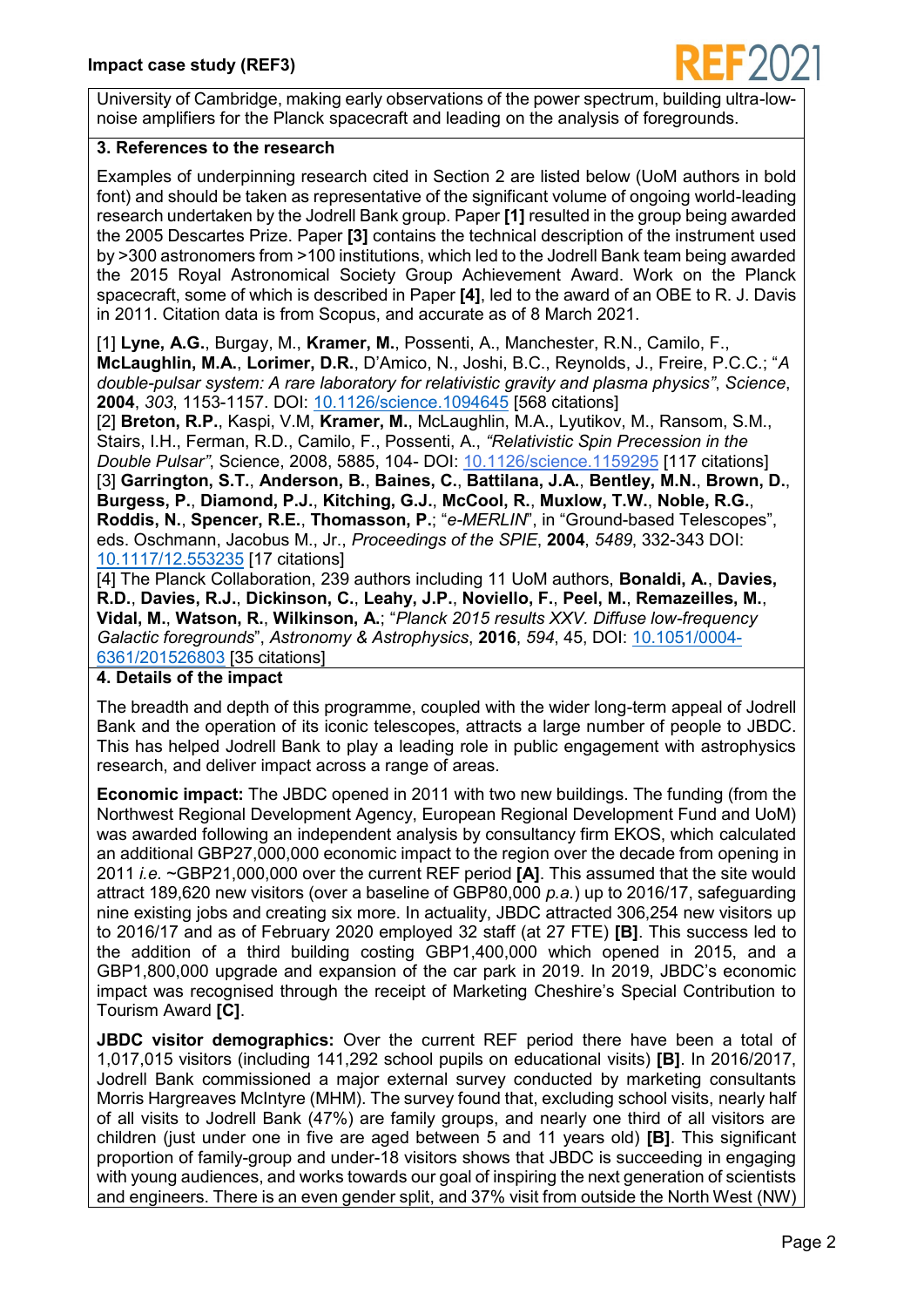

region. However, JBDC has historically struggled to engage certain demographic groups; the 16-24 age group were under-represented in the visitor profile, making the fewest visits at just 3%, whilst 97% of visitors were from white ethnic groups. Likewise, in academia, women and people from economically disadvantaged backgrounds have low levels of representation in the fields of physics and engineering. To expand the audience engaged by Jodrell Bank's outreach, and to help address these low levels of representation, we developed several additional programmes, some of which are described in the sections below **[B]**.

**JBDC general visitor motivation, satisfaction and learning impact:** Visitors are attracted to Jodrell Bank because of its scientific research. For those that visit (285 responders in the MHM survey excluding schools), the biggest attractor is the Lovell Telescope (77%) whilst 54% wish to 'improve my own knowledge' and 40% to 'stimulate my own/children's imagination' **[D]**. This survey also shows visitors' expectations are exceeded: 95% are likely to recommend a visit to others, 70% thought they had improved their knowledge, whilst half said the visit gave them something to think or talk about compared with 20% who said this was a motivation to visit. The high proportion of return visits (44%) also demonstrates this satisfaction. The MHM survey also found that of 2,117 adults across the UK, 37% were aware of Jodrell Bank (compared with, for example, 77% for Chester Zoo, 27% the National Space Centre and 11% At Bristol Science Centre) and that 70% of these know that it is a centre for world-leading scientific research **[B]**.

Non-school visitors to JBDC engage with our research in a number of ways, including:

- An interactive exhibition supported by on-gallery explainers and guided tours around the Lovell Telescope explaining its work. The exhibition contains elements directly discussing pulsars, Planck/CMB and e-MERLIN research conducted at Jodrell Bank **[1‒4]**.
- *Meet the Scientist*: 48 active researchers from Jodrell Bank have taken part in sessions describing their research and answering questions about it, engaging with >16,113 attendees to date. A survey during the 2017 May school half-term attracted 63 responses representing 73 adults and 62 under-16s **[D]**. 55% of adults were aged 35-50, 48% of u-16s were aged 10-14. 54% had not visited Jodrell Bank before. When asked 'Why did you visit Jodrell Bank today?', the two most popular responses were 'We're interested in science done at Jodrell Bank' and 'We wanted to see the Lovell telescope' **[D]**. 100% agreed that they had learnt something new, 76% agreed that they were now more interested in science as a result of attending the event, with only 1% disagreeing **[D]**. Some of the regularly featured presentation themes are pulsars and cosmology and often directly showcases results about the Double Pulsar and the Planck Mission **[1, 2, 4]**.
- *Lovell Lectures*: 39 evening events, half delivered by Jodrell Bank staff on their research, with a total of 5,954 attendees. An evaluation in 2017 found 87% of the audience are over 45, 56% are regular attenders, 94% learnt something new and 66% agreed they will find out more about the subject as a result **[D]**. Lectures featured the Double Pulsar/pulsars, e-MERLIN and the Planck **[1‒4]**.
- *Girls Night Out*: a female researcher-led series of evening events promoting women in STEM, 11 events over REF period with 1,369 attendees. From 33 survey returns in 17/18, we find they were rated excellent by 70% and very good by 30%, whilst 36% strongly agreed and 52% agreed they would find out more about science as a result of the event **[D]**.

**Educational impact on schools:** Over the REF period, 141,292 school pupils have visited JBDC on formal educational programmes. The programme extends from Early Years to post-16 with a majority (62%) at Key Stage 2 **[E]**.

- From 102 post-visit evaluations in 18/19, 100% of teachers agreed that their learning objectives were met (72% strongly agreed) and that students learnt something new (83% strongly), whilst 94% agreed that the visit inspired their learners about STEM (48% strongly) **[E]**. This positive impact leads to an increasing number of return visits (45% in 17/18) **[E]**.
- JBDC also takes part in the UoM widening participation (WP) programme, attracting 2,506 pupils over 15/16-18/19 **[E]**.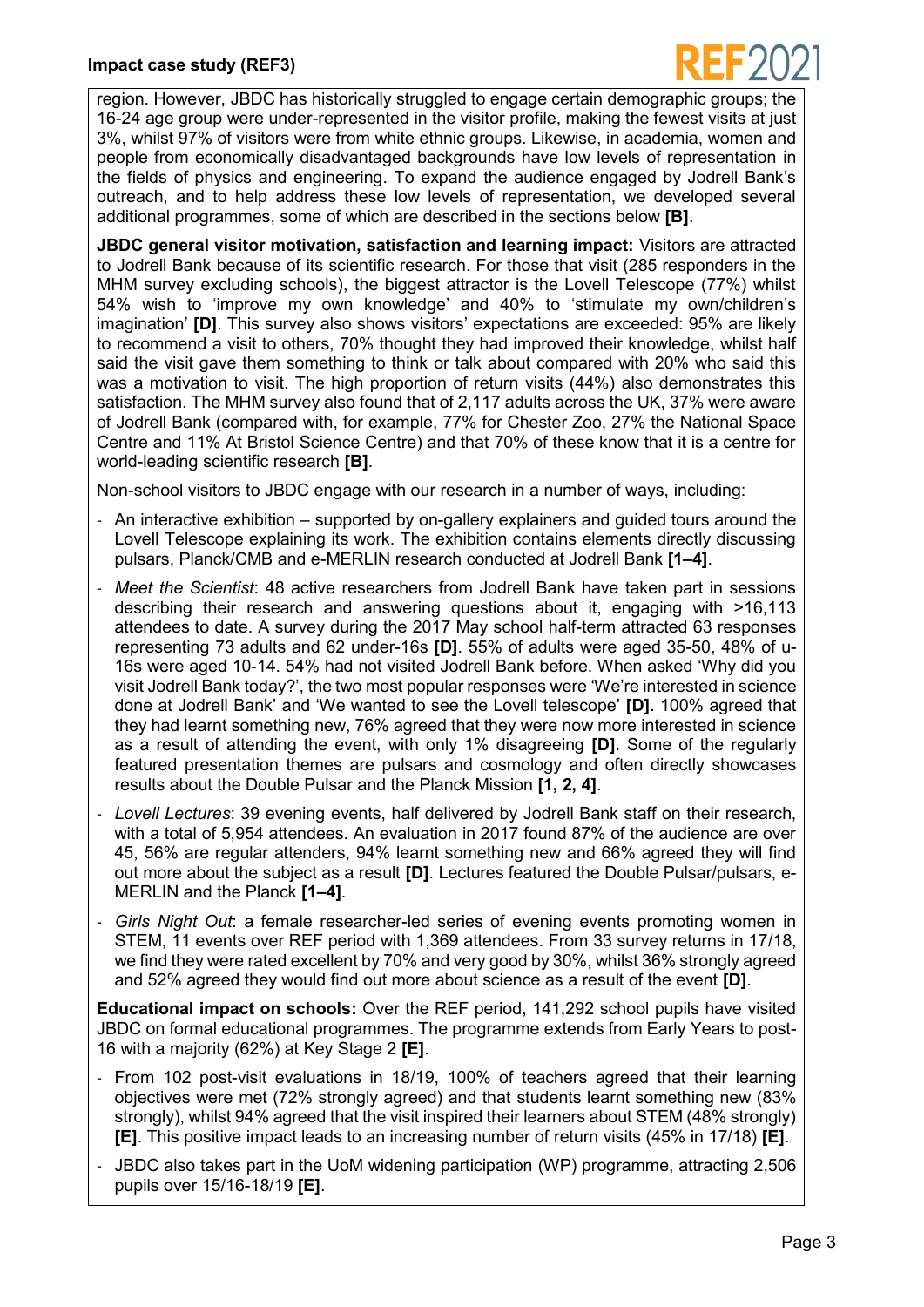

- JBDC estimates (assuming learners are representative of their schools) that in 18/19, for example, 22% of those visiting were eligible for free school meals (NW average 18%), 39% had English as an Additional Language (NW 28%), and 13% were non-white British (NW 14%) **[E]**. This demonstrates that JBDC's school-focused outreach has successfully engaged with young people who are typically underserved by science outreach and underrepresented in astronomy.
- Research from Jodrell Bank, including real data, is specifically used in several workshops. The Pulsars workshop **[1, 2]** has attracted 905 A-Level students in 42 school visits since it was developed during 2016/2017; the Radio Telescopes workshop **[3]** has attracted 2,107 A-Level students in 108 visits over the REF period; and the Exoplanets workshop 1,179 GCSE students in 38 visits **[E]**. From 31 post-event responses between 2017 and 2019, 100% of teachers would recommend the workshops to others, 58% felt their students' learning at the workshops was outstanding and 39% good **[E]**. Teacher comments included: "*One of the best educational workshops I have taken students to*", "*Really good workshop. Our students enjoyed using the real data and discussing pulsars*". In a survey of 99 students taking the pulsar workshop, 28% said they were now more likely to study physics at university, 27% were now more interested in becoming a physics researcher and 86% said they now had a clearer idea of what scientists do **[E]**.

**Bluedot festival:** As outlined above, JBDC activities have engaged and inspired people from many different demographics but has historically struggled to engage people from certain backgrounds. To try and engage people from these groups with science, and with Jodrell Bank's research in particular, UoM developed the annual Bluedot festival. Launched in 2016 and held on the Jodrell Bank site, Bluedot festival combines music and cultural activities typical of festivals with science engagement events. The four Bluedot festivals held in 2016, 2017, 2018 and 2019 have had 72,649 attendees.

The programme includes multiple talks by Jodrell Bank researchers, several stands and bespoke sci-artworks featuring our research on pulsars, technology development and cosmology/Planck mission **[1‒4]**. As with JBDC, Bluedot visitors are attracted by the work of Jodrell Bank and the science engagement offered. From onsite and post-event surveys for the 2019 festival (306 and 2,166 respondents):

- 81% knew Jodrell was an active research site and 80% agreed they had learnt something about science at Bluedot, 59% said they were likely to visit another science centre in the next 12 months and 74% said they would return to JBDC as a general visitor **[F]**. This demonstrates that visitors to Bluedot festival were drawn by its scientific track record and were successfully inspired by their visit.
- A 1,339-respondent sample were asked to mention anything they had learned whilst at Bluedot, 92% mentioned something scientific without being prompted **[F]**. 18% of the facts mentioned were identifiably related to Jodrell Bank research. For example, 44 mentioned pulsars **[1, 2]** and 15 mentioned the Square Kilometre Array **[F]**. Comments included: "*Black widow spider pulsars!*", "*The talk around the Lovell telescope was super, and I learnt about pulsars and quasars*", "*Understanding why pulsars emit a narrow, intense beam of electromagnetic radiation*", "*The networking, timing and computing challenges around the SKA are huge!*", "*SKA radio telescope project development, scope and size of the project, and what we will learn with it*" **[F]**. A further 34% of the responses were relating to astronomy and space but not necessarily Jodrell, 12% were about other physics, 17% environmental science, and 12% other general science **[F]**.

With Bluedot festival, UoM researchers successfully engaged with a greater number of people from demographics underserved by science outreach, including by JBDC. Survey analysis by MHM found that 63% of attendees at Bluedot were in the 16-44 age range, compared with 35% at JBDC **[F]** and 13% of attendees were in the range 16-24, compared with only 3% at JBDC **[F]**. Additionally, 9% were from a non-white ethnic group, compared with only 3% at JBDC, and that 55% had travelled from outside the North West of England, whereas only 37% of visitors to JBDC came from outside this region. Taken together, this demonstrates that Bluedot successfully engaged with a broader and more diverse audience than JBDC activities.